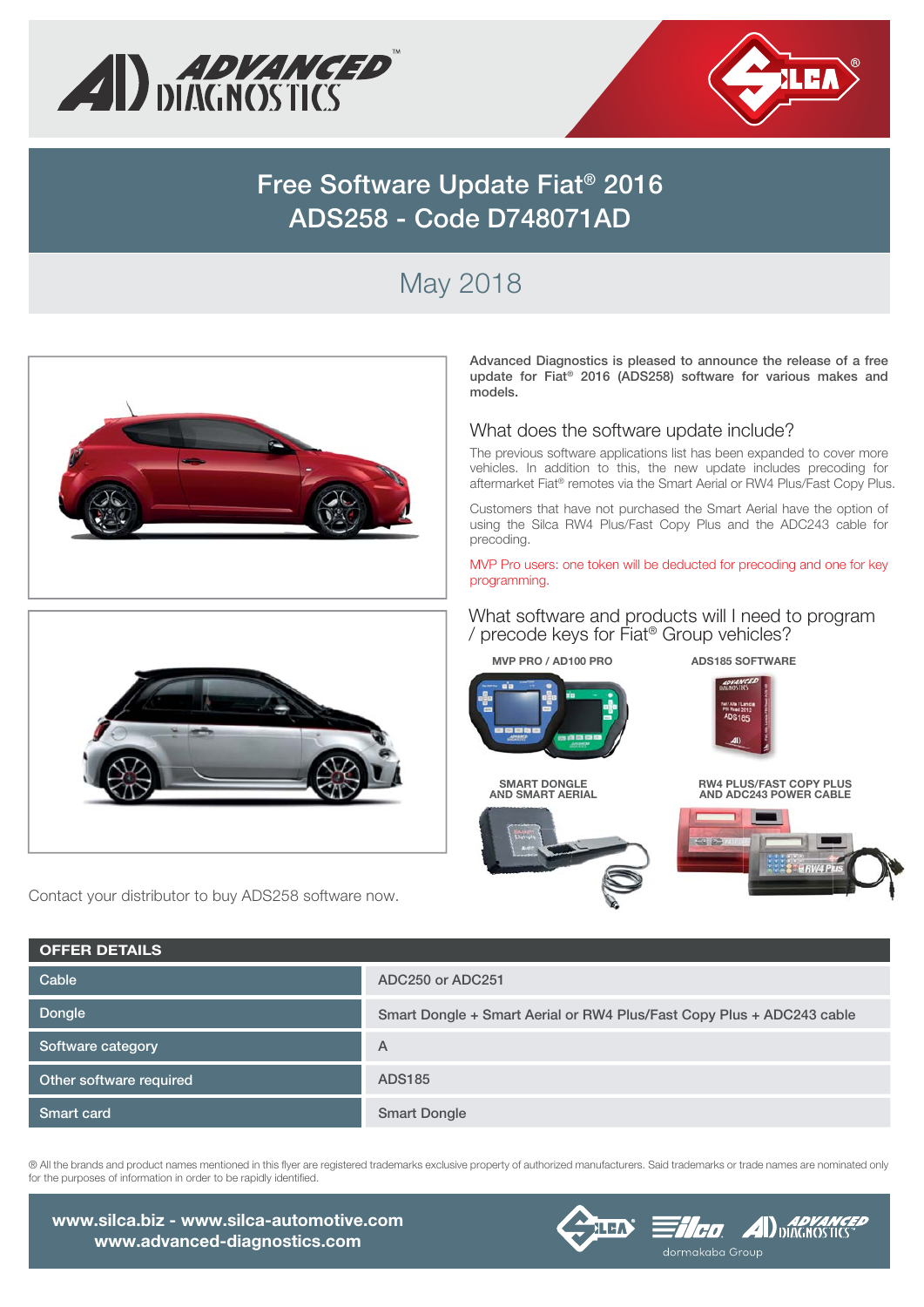



## **Software applications**

Fiat® 2016 ADS258

#### Europe

| <b>TABLE</b>                                            |              |                      |              |                      |                     |                 |                                 |            |                                        |                                   |
|---------------------------------------------------------|--------------|----------------------|--------------|----------------------|---------------------|-----------------|---------------------------------|------------|----------------------------------------|-----------------------------------|
| $\overline{\bullet}$                                    |              | $\overline{\bullet}$ | PIN          | PIN<br>4             | C<br>PRO            | $\bar{=}2$      | as.                             | $\bigcirc$ | $\bigoplus_{i=1}^n$<br><b>KEY REF.</b> | $\bigoplus_{i=1}^n$<br>REMOTE REF |
| Alfa Romeo® Mito (Blade)<br>2008 to 2017                |              |                      |              | $\blacktriangledown$ | ADC250 or<br>ADC251 | Smart<br>Dongle | $(\mathsf{x})$                  | ID46       | $SIP22*$                               | <b>SIP22R01</b>                   |
| Chrysler <sup>®</sup> Ypsilon (Blade)<br>2011 onwards   | $\checkmark$ |                      |              | $\blacktriangledown$ | ADC250 or<br>ADC251 | Smart<br>Dongle | $\infty$                        | ID46       | $SIP22*$                               | <b>SIP22R01</b>                   |
| Citroën® Nemo (Blade)<br>2007 to 2015                   |              | $\checkmark$         |              | $\blacktriangledown$ | ADC250 or<br>ADC251 | Smart<br>Dongle | $\bigotimes$                    | ID46       | $SIP22*$                               | <b>SIP22R01</b>                   |
| Fiat <sup>®</sup> 500 / Abarth® (Blade)<br>2007 to 2018 | $\checkmark$ | $\checkmark$         | $\checkmark$ | $\blacktriangledown$ | ADC250 or<br>ADC251 | Smart<br>Dongle | $\left(\mathsf{x}\right)$       | ID46       | $SIP22*$                               | <b>SIP22R01</b>                   |
| Fiat <sup>®</sup> Doblò (Blade)<br>2009 to 2015         |              |                      |              | $\checkmark$         | ADC250 or<br>ADC251 | Smart<br>Dongle | $(\bm{\times})$                 | ID46       | $SIP22*$                               | <b>SIP22R01</b>                   |
| Fiat <sup>®</sup> Fiorino (Blade)<br>2008 onwards       |              | $\checkmark$         |              | $\blacktriangledown$ | ADC250 or<br>ADC251 | Smart<br>Dongle | $\left(\mathsf{x}\right)$       | ID46       | $SIP22*$                               | <b>SIP22R01</b>                   |
| Fiat <sup>®</sup> Grande Punto (Blade)<br>2006 to 2016  |              |                      |              | $\blacktriangledown$ | ADC250 or<br>ADC251 | Smart<br>Dongle | $\left( \mathsf{x}\right)$      | ID46       | $SIP22*$                               | <b>SIP22R01</b>                   |
| Fiat <sup>®</sup> Panda (Blade)<br>2011 onwards         | $\checkmark$ |                      |              | $\blacktriangledown$ | ADC250 or<br>ADC251 | Smart<br>Dongle | $\left( \mathbf{\infty}\right)$ | ID46       | $SIP22*$                               | SIP22R01                          |
| Fiat <sup>®</sup> Punto (Blade)<br>2012 to 2016         |              |                      |              | $\blacktriangledown$ | ADC250 or<br>ADC251 | Smart<br>Dongle | $\left( \infty \right)$         | ID46       | $SIP22*$                               | <b>SIP22R01</b>                   |
| Fiat <sup>®</sup> Qubo (Blade)<br>2008 to 2015          |              | $\checkmark$         |              | $\checkmark$         | ADC250 or<br>ADC251 | Smart<br>Dongle | $({\bm \times})$                | ID46       | $SIP22*$                               | <b>SIP22R01</b>                   |
| Ford® Ka (Blade)<br>2008 to 2016                        |              | $\checkmark$         |              | $\blacktriangledown$ | ADC250 or<br>ADC251 | Smart<br>Dongle | $\infty$                        | ID46       | $SIP22*$                               | <b>SIP22R01</b>                   |
| Peugeot <sup>®</sup> Bipper (Blade)<br>2008 to 2015     |              |                      |              | $\blacktriangledown$ | ADC250 or<br>ADC251 | Smart<br>Dongle | $\left( \mathsf{x}\right)$      | ID46       | $SIP22*$                               | <b>SIP22R01</b>                   |
| Vauxhall <sup>®</sup> Combo (Blade)<br>2012 onwards     |              |                      |              |                      | ADC250 or<br>ADC251 | Smart<br>Dongle | $\mathbf x$                     | ID46       | $SIP22*$                               | <b>SIP22R01</b>                   |

\* Compatible key profile

**Important Note:** To prevent damage to the Smart Dongle, ensure that the ignition is turned off when connecting the tester to the vehicle. Please visit the Advanced Diagnostics website to see the Smart Aerial training video procedure.

® All the brands and product names mentioned in this flyer are registered trademarks exclusive property of authorized manufacturers. Said trademarks or trade names are nominated only for the purposes of information in order to be rapidly identified.

**www.silca.biz - www.silca-automotive.com www.advanced-diagnostics.com**